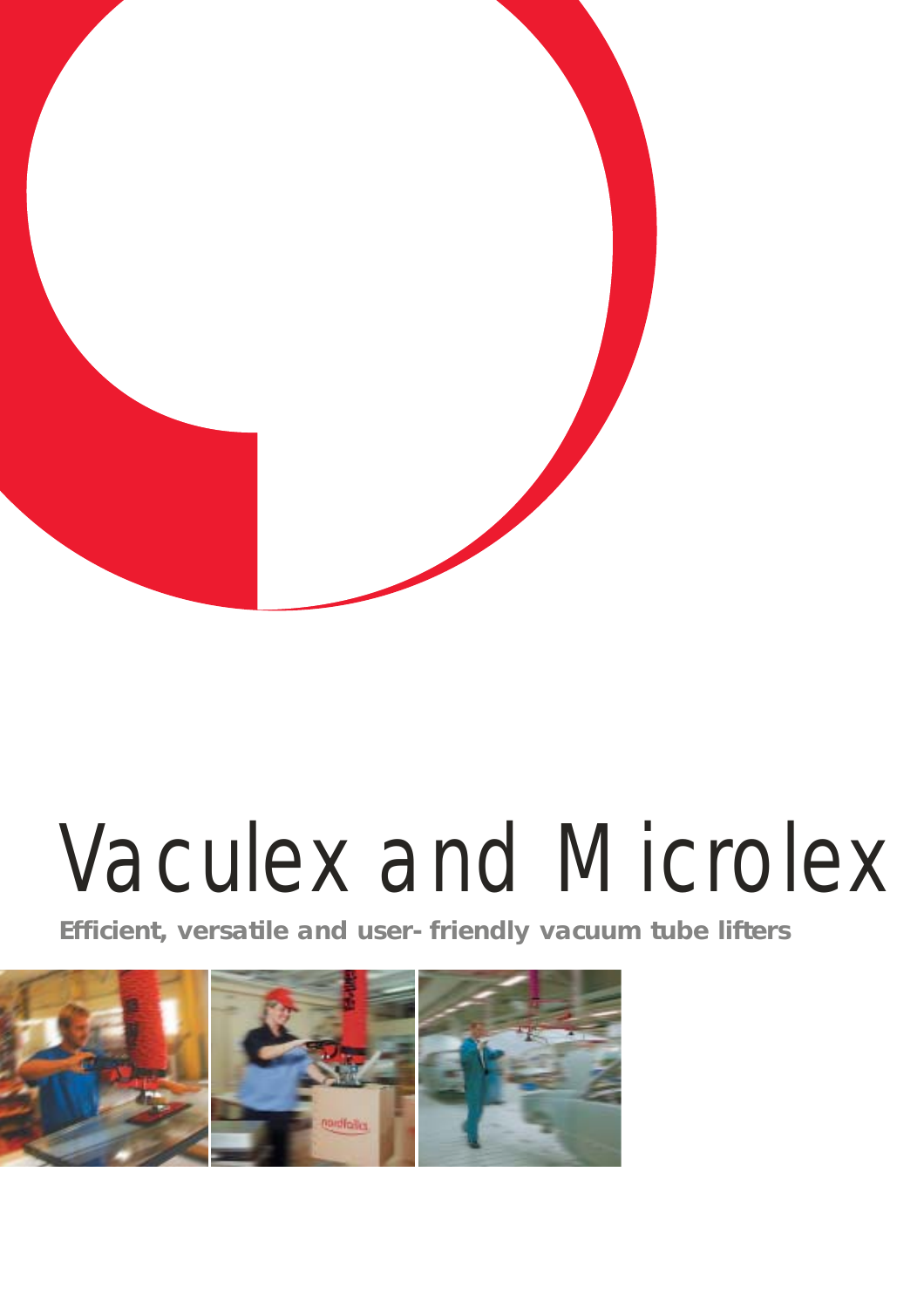**Our vacuum tube lifters are designed for lifts between 5 and 200 kg. They are simple to install, very easy to use and can be adapted to lift virtually any object.** 

### Good ergonomics is good economics

**Repeated lifts do not have to be heavy to be both dangerous and costly. Most often, vacuum tube lifters lead to an increased work rate and better productivity. Costs for extended periods of sick leave are reduced and rehabilitation periods are avoided. Our tube lifters minimize that type of problem and also reduce the risk of accidents that can injure the user as well as damage the goods.**

# Lift almost everything

**With a vacuum tube lifter you can lift boxes, sacks, drums, sheet metal, computers, crates, barrels, TVs and much more – depending on equipment and accessories. The design consists of a pump, vacuum hose, lift tube, control unit and finally a suction foot or possibly a gripping tool which is adapted to your needs.**

### Very easy to use

**A vacuum tube lifter uses vacuum to grab hold of and lift the load in a single action; the controls are very easy to use and the vacuum tube lifter gently follows your own body movements, as if the lifted object were weightless. With a bottom swivel or an angle adaptor you can rotate or turn the lifted object any way you like, for instance in assembly work.** 

*Vaculex as a lifting tool in window production. Lifting vertical glass panes for placement in horizontal window frames. The panes are turned 90 degrees using an angle adaptor.*

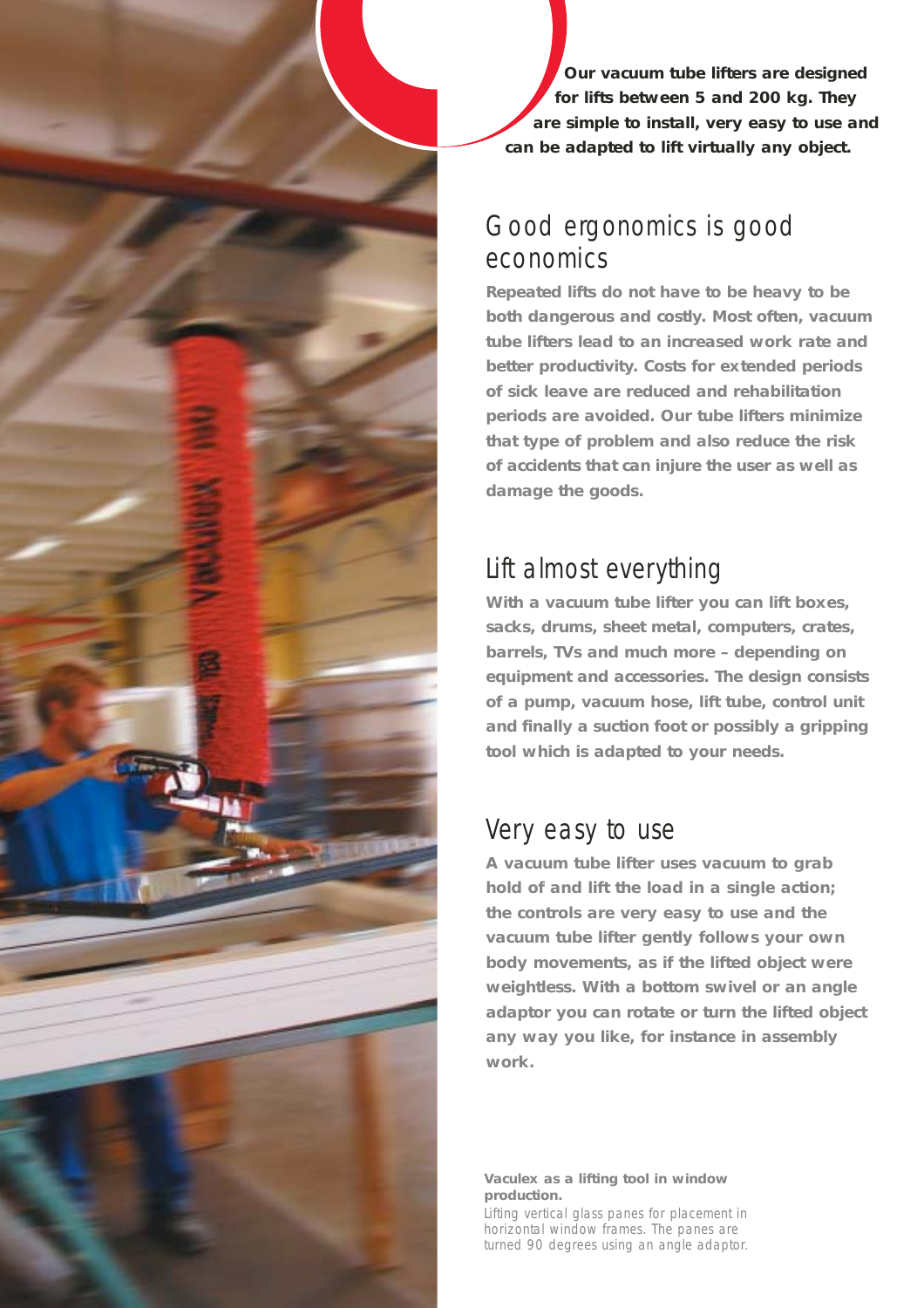### Unique safety

**Since the suction foot is always dimensioned in accordance with the vacuum lift tube, you don't risk dropping lifted objects that are too heavy. If the weight is too much, the tube lift will simply not lift it. This reduces the risk of personal injury and damaged goods. If the vacuum pump should stop, the depression is retained so that the load can be lowered in a controlled manner. If you are lifting with fixed gripping tools, Vaculex can also be fitted with our patented protection valve.**

## Easy to install and service

**The power source can either be an electric vacuum pump or a pneumatic vacuum pump. The system is normally installed in a jib or bridge crane, such as our light profile system, AluRail.**

**The installation is simple and is adapted to your particular lifting needs.**

**The vacuum tube lifters are made of extremely hard-wearing parts which seldom require service and repair.** 

*Vaculex as a lifting tool at a bakery. Lifting sacks of wheat from pallet to mixer.*

#### *Microlex as a lifting tool in engineering industry.*

*Lifting plastic crates with customized fork tool. The crate is turned over and emptied using a ball-bearing fitted swivel.*

*Microlex as a lifting tool at a foundry. Lifting metal ingots from conveyor belt to pallet. The suction foot has no problem holding against the uneven surface of the metal, thanks to a special sealing gasket.*

*Microlex as a lifting tool in the food industry. Stacking boxes on pallets with customized suction foot in combination with customized control unit.*

*Vaculex as a lifting tool in the auto industry. Handling of air pressure chamber for brake system in busses. Curved suctio n foot matches the radius of the chamber.*







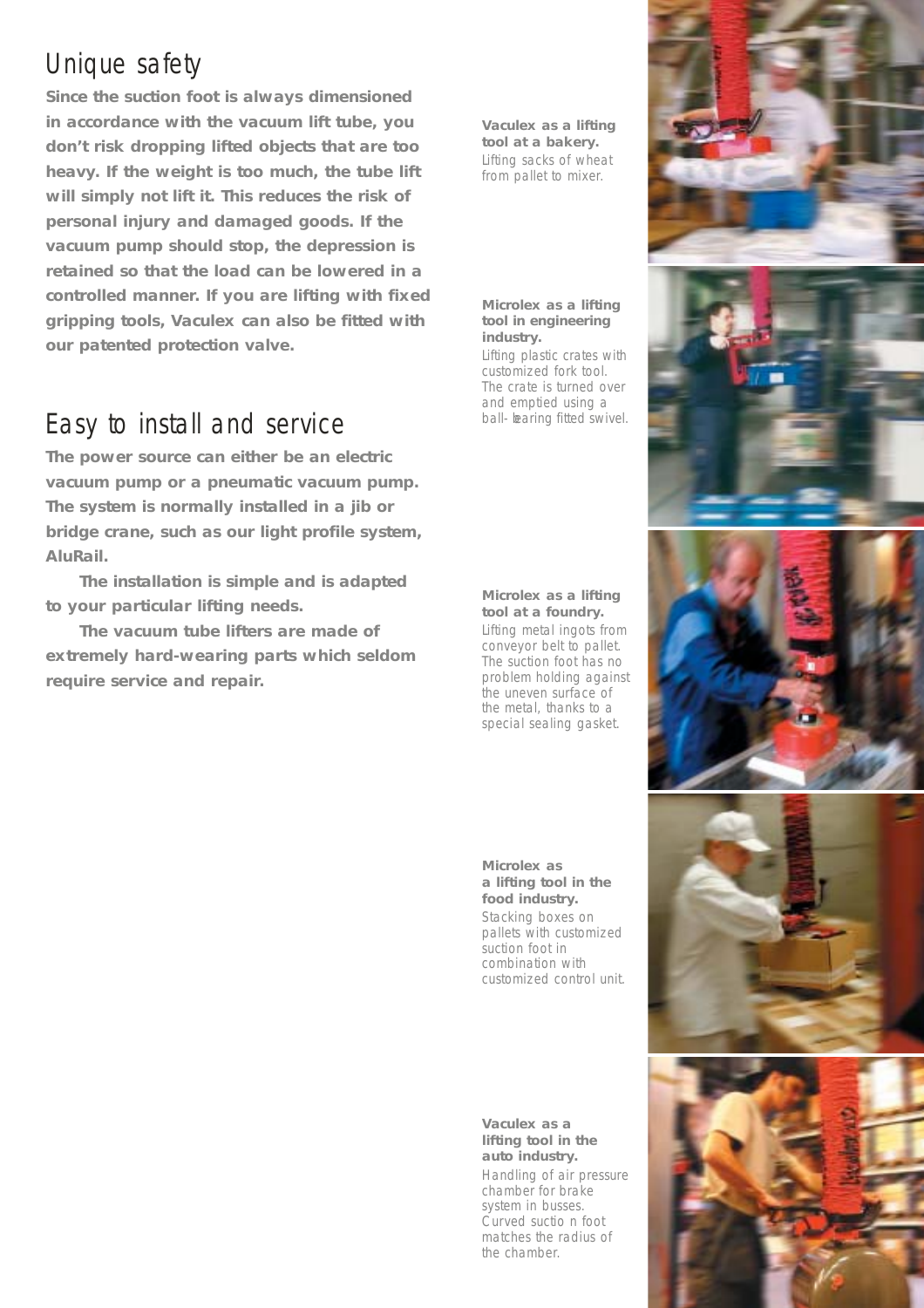# Vaculex and Microlex

**Vaculex is our most heavy-duty vacuum tube lifter – a strong, versatile and user-friendly model for use with two hands and for lifts between 30 and 200 kg.**

**Vaculex is available in six lift tube sizes, between 100 mm and 200 mm, with five different vacuum pumps and many accessories and suction feet for a virtually infinite number of combinations.**

**Normally, Vaculex is driven by an electric vacuum pump for best performance and flexibility but we can also provide pneumatic vacuum pumps if required.**

#### **Microlex is a small, handy model, very easy to use because it can be operated with one hand. For loads between 5 and 30 kg.**

**With a pneumatic vacuum pump the unit is very easy to install, since the pump is mounted on the top swivel. A number of electric vacuum pumps are available, if required.**



#### **Suspension eye.**

**Available in various models, to suit most of the jib or bridge cranes on the market.**

#### **Highest quality lift tube.**

**Our lift tubes, designed and manufactured to our own specifications, are of the highest quality. Long** 

**lasting and therefore supplied with a 3-year warranty.**

#### **Effective protective stocking.**

**Our standard protective stocking is excellent protection against external abrasion of the lift tube.**

#### **Efficient air filter.**

**Our standard filter canister increases the lifetime of the vacuum pump. As an option, an extra large air filter is available for dusty environments.**





**Control unit with sound insulation and ergonomic handles. Microlex is one-hand operated and Vaculex is two-hand operated.**

#### **Vacuum pump - electric or pneumatic.**

**Various sizes of electric or pneumatic vacuum pumps are available. Microlex is equipped with a top swivel integrated ejector pump. All vacuum pumps are equipped with an efficient silencer as standard. The electric vacuum pumps for Microlex are equipped with a sound reduction box as standard. Available as an option for Vaculex electric pumps.**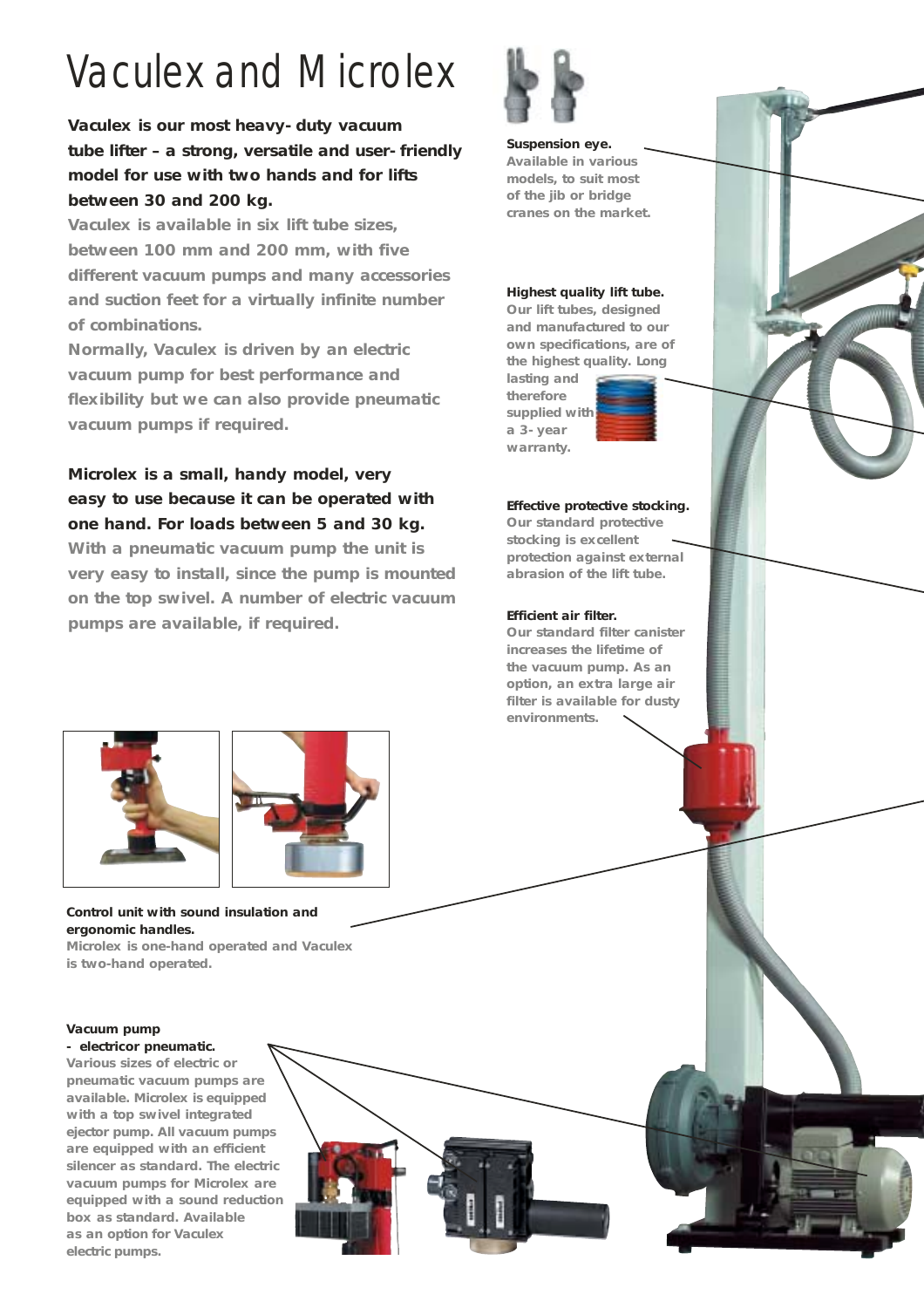#### **Non-return top valve to avoid injuries. The Non-return**



**valve ensures that in the event of a power failure such as a pump breakdown, the lift unit will slowly descend to the floor. A fact which minimizes personal injury and material damage.**



**Top and bottom screw connection of the lift tube. Our unique and patented solution for an optimal suspension of the lift tube to the vacuum box and top swivel, respectively.**



**Spring-balanced valve control system. The load always returns to the set height level, irrespective of where the operator leaves the control unit or in case of the control unit being accidentally handled.** 

#### **Suction foot with optimal safety.**

**The tube lifters do not drop a load that they can lift and the lift tube will not lift if the load is too heavy. All standard suction feet are sizeadapted to the lift tube that is being used, with a safety factor of at least 2.5. This means that the goods are attached to the foot with a suction force 2.5 times greater than the lifting capacity of the lift tube.**

#### **Bottom protection valve for optimal safety.**

**In case a load should break, the valve in the bottom of the vacuum head minimizes the risk of injury or damage, by opening instantaneously and thus decreasing the lifting force to a minimum.**

# Life of the units

**Vaculex and Microlex are basically impossible to wear out. We offer a three-year guarantee on all parts, including lift tube, except for wearing parts such as rubber sealing gaskets, filter inserts, drive belt for pump etc. Our first tube lift was installed more than ten years ago and is still in daily use.**

## **Safety**

**User safety is a key issue for us. For instance, we have a patented separate protection valve for fixed tools such as hooks or scissor grips. The valve prevents the lift from moving upward at high speed. Instead it stops almost immediately if the load breaks or is inadvertently released.** 

### Modular system for a secure investment

**The tube lifters are based on a modular system for maximum flexibility and a secure investment. For instance, the lift tube can be changed depending on the lifting capacity required. With the Vaculex you can also change between an extended control unit and a short, normal one.** 

# High-demand environments

**We have adapted our lift units to function in the most varied environments. They are available in acidproof versions in class A4 for chemical, food or pharmaceutical industry. For work in explosive environments we have specially-adapted vacuum pumps or as an alternative we also offer a pneumatic vacuum pump.**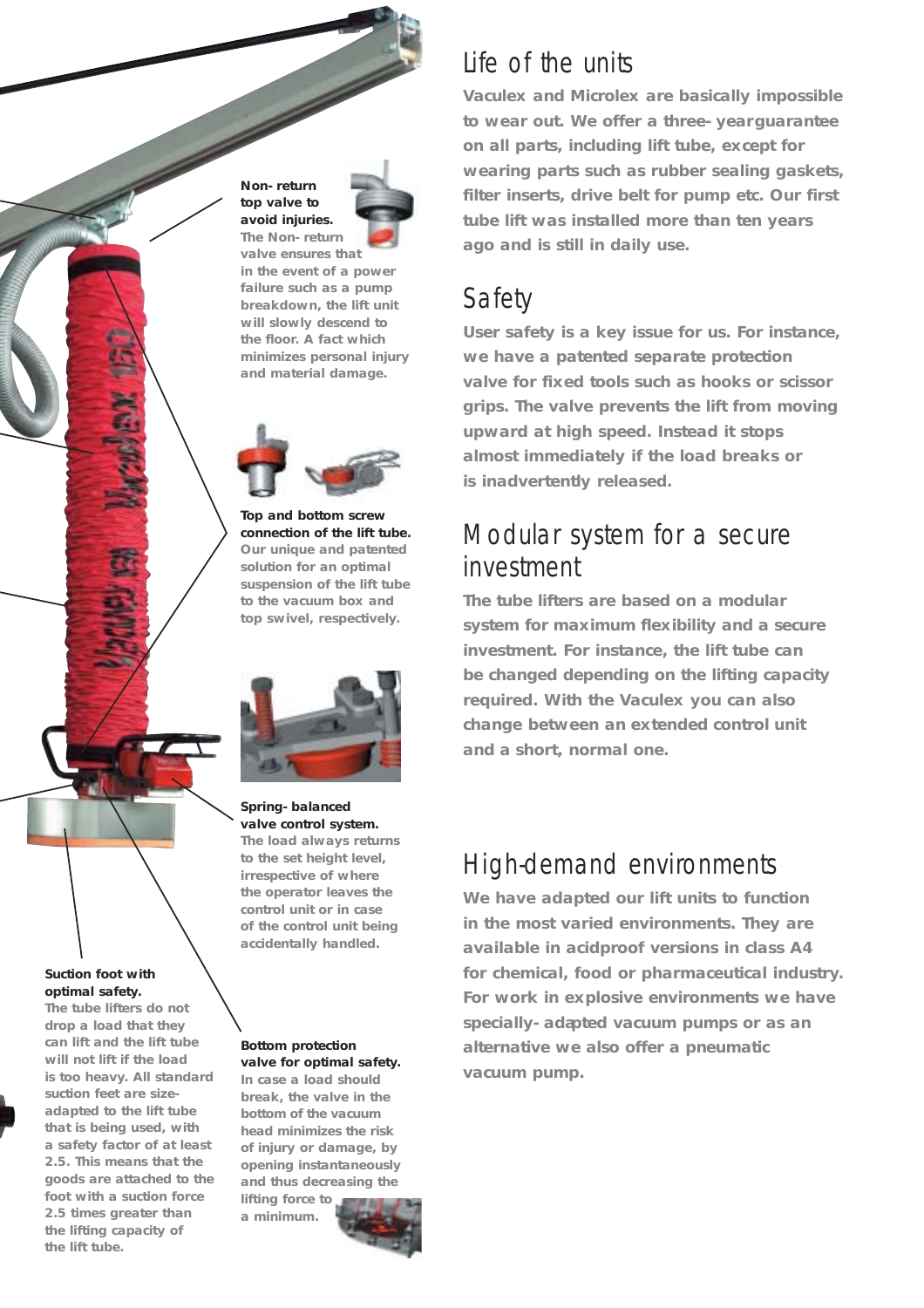

# Accessories.

**Vaculex have a large selection of standard accessories, which allows us to customize an appropriate solution to the most varied requirements. Since our systems are modular, it is also easy to make additional acquisitions at a later stage.**

# Suction Feet

**The suction foot is one of the most important parts of the complete solution. Vaculex have a large number of different suction feet to suit most types of materials. If a standard suction foot is not suitable, we can always offer a customized solution.**





**Yoke foot with two adjustable feet. Suitable for cardboard boxes with divided lid, materials in sheet form, etc. A large range available.**



**Curved suction foot. For lifting tubular frames, axles, drums etc. Available in customized sizes.**



**Sound reduction box. Available for all electric pump sizes.**



**Yoke foot with four adjustable feet. Suitable for long, thin materials like steel sheets, board sheets etc. A large range available.**



**Angle adaptor. Suitable for moving, for instance, sheet metal from a horizontal to a vertical position or vice versa.**



**Large dust filter. Useful in dusty environments.**

Microlex **A selection of accessories**



**Yoke foot with two adjustable feet. Suitable for cardboard boxes with divided lid, sheets etc. A large range available.**



**Bottom Swivel. To rotate the goods 360º while keeping the control unit in a fixed position. Useful when placing cartons in a certain pattern on a pallet etc.**



**Round suction foot. Suitable for handling cans, drums, stones, bricks etc. Several diameters available.**



**Quick disconnection. Bayonet joint type. Upper and lower part. For fast and simple change of suction feet/tools.**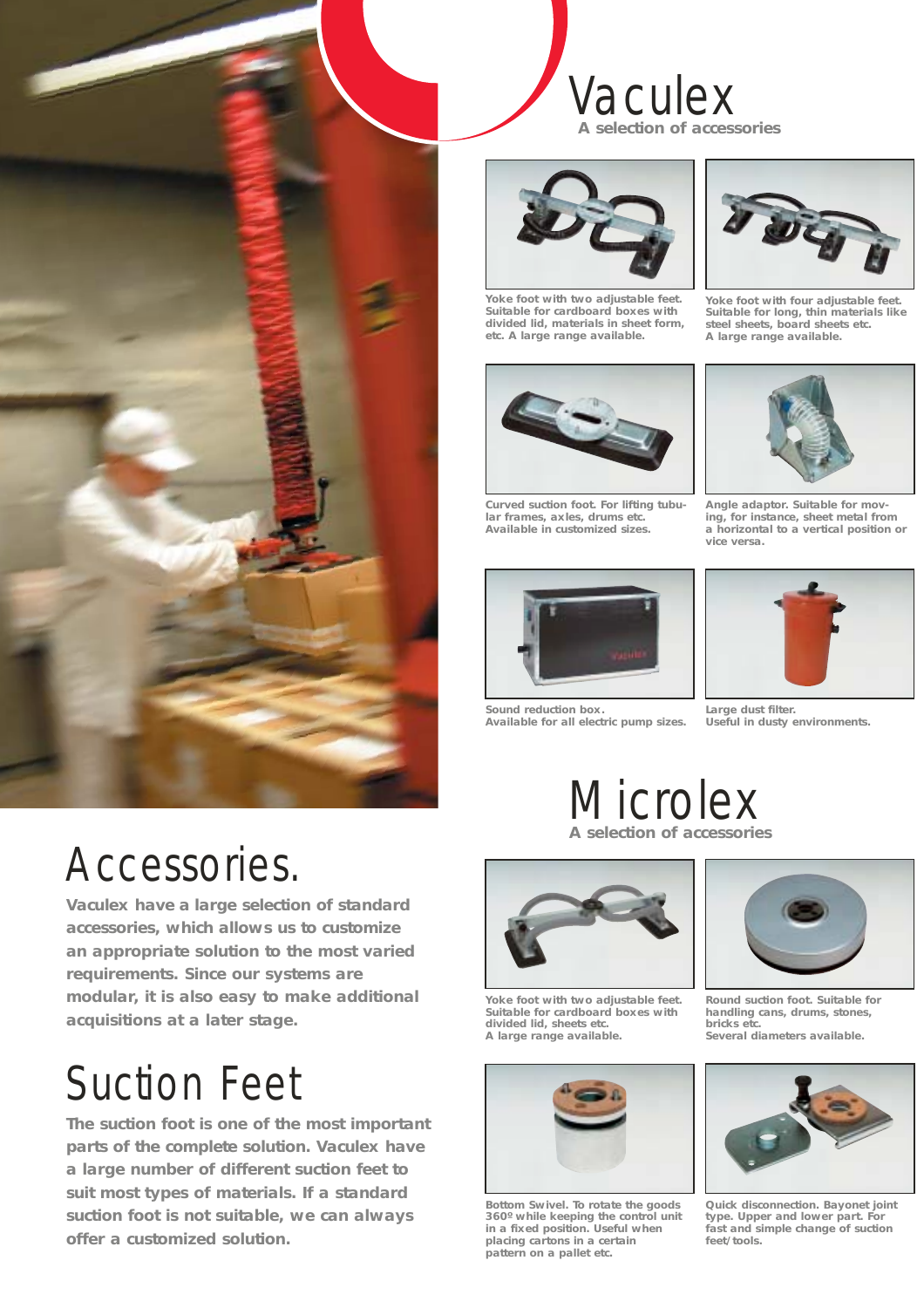

**Cross yoke foot, (H-shaped), with four adjustable feet. Suitable for large steel sheets, board sheets etc. A large range available.**



**Oval suction foot. Principally for handling sacks but also suitable for plastic shrink-wrapped goods. Available in several sizes.**



**Rectangular suction foot. For handling goods with sealed surfaces such as cardboard, sheet metal, plate, etc. Many sizes available.**



**Round suction foot. Suitable for handling cans, drums, stones, bricks etc. Several diameters available.**



**Bottom Swivel. To rotate the goods 360º while keeping the control unit in a fixed position. Suitable when placing boxes in a certain pattern on a pallet.**



**Quick disconnections. Bayonet joint type. Upper and lower part. For fast and simple change of suction feet/tools.**



**Flexible extended control unit. Useful when stacking goods high up on a pallet etc. Available in various lengths.**



**Rigid extended control unit. Useful when handling wide goods. Available in various lengths.**



**Protection valve. For safe lifts using fixed hooks/tools. Fitted between the lift tube and the vacuum head. Immediately eliminates the de-pression inside the lift tube, if the load is released inadvertently.**



**Universal joint. Fitted in between the lift tube and the vacuum head. Keeps the lift tube in a vertical position if load becomes unbalanced.**



**Release valve for standard control unit. Facilitates load releasing when large suction feet are used, for instance during vertical handling.**



**Release valve for extended control unit. Facilitates load releasing when large suction feet are used, for instance during vertical handling.**



**Rectangular suction foot. For handling goods with sealed surfaces such as cardboard sheet metal, plate etc. Many sizes available.**



**Protective valve. For safe lifts using fixed hooks/tools. Fitted between the lift tube and the vacuum box. Immediately eliminates the depression inside the lift tube if the load is released inadvertently.**



**Oval suction foot. Principally for handling sacks but also useful for plastic shrink-wrapped goods. Available in several sizes.**



**Flexible extended control unit. Useful when stacking goods high up on a pallet etc. Available in various lengths.**



**Fixed yoke suction foot with bellow cups. Useful for rough surfaces or on surfaces with differences in levels. Various models available.**



**Rigid extended control unit. Useful when handling wide goods. Available in various lengths.**



**Angle adaptor. Suitable for moving, for instance, sheet metal from a vertical to a horizontal position or vice versa.**



**Release valve. Facilitates load releasing when large suction feet are used, for instance during vertical lifts. Available for standard as well as extended control unit.**